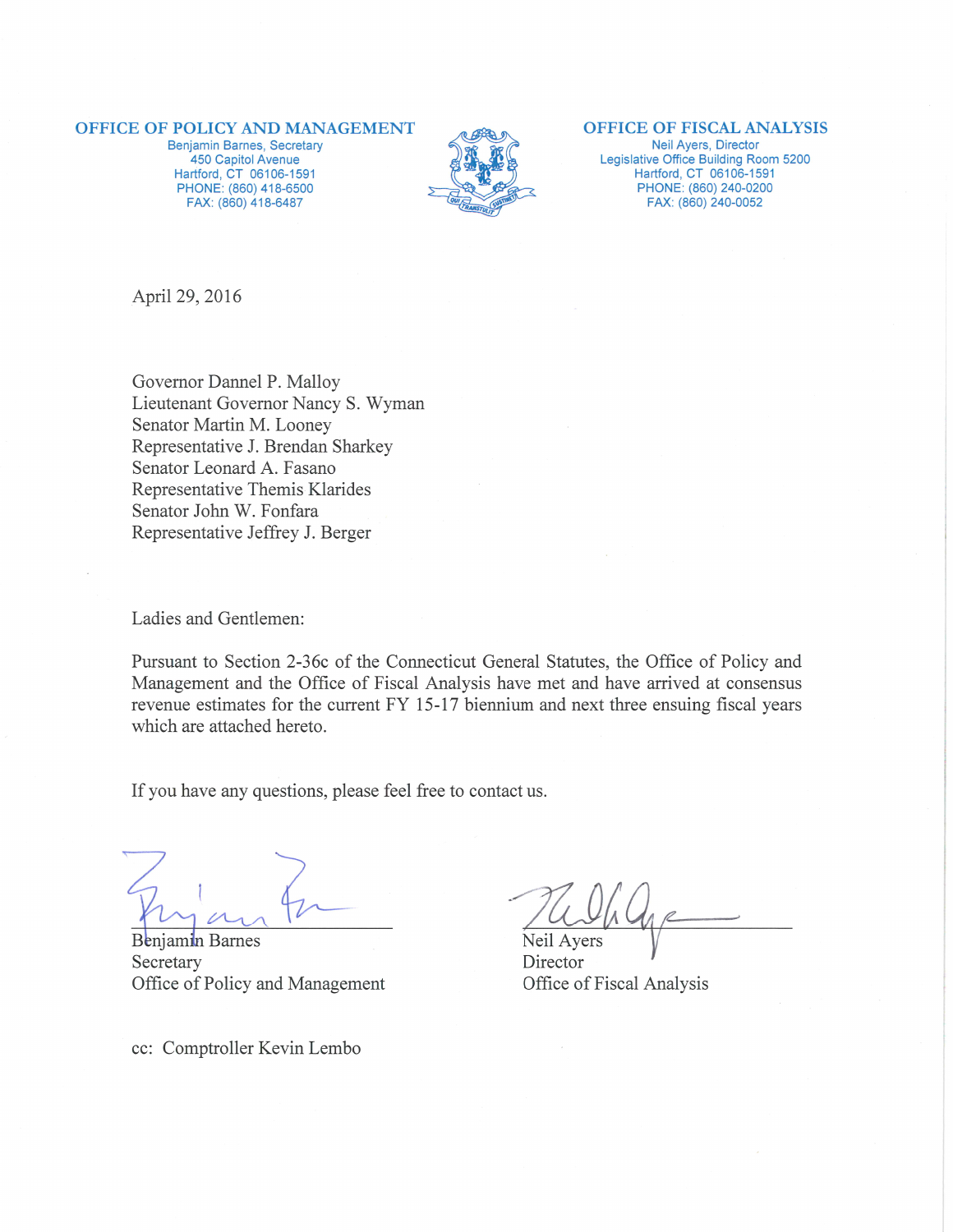## (in millions) **State of Connecticut Consensus Revenue** April 29, 2016

# **General Fund**

| <b>Taxes</b>                       | FY 2016       | FY 2017                  | FY 2018        | FY 2019       | FY 2020        |
|------------------------------------|---------------|--------------------------|----------------|---------------|----------------|
| Personal Income Tax                | \$<br>9,275.0 | \$<br>9,522.0            | \$<br>9,898.9  | \$10,294.7    | \$10,707.2     |
| Sales & Use                        | 4,220.3       | 4,061.1                  | 3,966.0        | 4,104.9       | 4,248.7        |
| Corporation                        | 884.4         | 839.3                    | 787.7          | 815.8         | 776.7          |
| <b>Public Service</b>              | 275.8         | 283.9                    | 292.3          | 301.2         | 310.3          |
| Inheritance & Estate               | 217.4         | 174.6                    | 180.1          | 186.1         | 192.4          |
| <b>Insurance Companies</b>         | 242.0         | 245.4                    | 227.0          | 230.5         | 234.1          |
| Cigarettes                         | 368.4         | 371.1                    | 352.8          | 335.5         | 319.1          |
| Real Estate Conveyance             | 196.7         | 201.8                    | 208.3          | 214.9         | 223.2          |
| Oil Companies                      |               | $\overline{\phantom{0}}$ | $\blacksquare$ |               | $\blacksquare$ |
| <b>Alcoholic Beverages</b>         | 61.7          | 62.2                     | 62.6           | 63.0          | 63.4           |
| <b>Admissions &amp; Dues</b>       | 38.3          | 39.0                     | 39.5           | 39.8          | 40.1           |
| <b>Health Provider Tax</b>         | 679.7         | 683.4                    | 682.9          | 681.9         | 681.7          |
| Miscellaneous                      | 19.7          | 20.1                     | 20.5           | 21.0          | 21.5           |
| <b>Total Taxes</b>                 | \$16,479.4    | \$16,503.9               | \$16,718.6     | \$17,289.3    | \$17,818.4     |
| <b>Refund of Taxes</b>             | (1, 101.4)    | (1, 106.5)               | (1, 146.8)     | (1,201.0)     | (1, 257.4)     |
| <b>Earned Income Tax Credit</b>    | (127.4)       | (133.6)                  | (150.0)        | (155.6)       | (161.8)        |
| R&D Credit exchange                | (7.1)         | (8.5)                    | (8.8)          | (9.2)         | (9.6)          |
| <b>Total Taxes Less Refunds</b>    | \$15,243.5    | \$15,255.3               | \$15,413.0     | \$15,923.5    | \$16,389.6     |
| Other Revenue                      |               |                          |                |               |                |
| <b>Transfers-Special Revenue</b>   | \$<br>336.4   | \$<br>351.0              | \$<br>372.1    | \$<br>380.9   | \$<br>389.9    |
| Indian Gaming Payments             | 266.9         | 267.0                    | 267.3          | 199.0         | 196.6          |
| Licenses, Permits, Fees            | 292.9         | 269.0                    | 298.1          | 275.7         | 306.2          |
| Sales of Commodities               | 41.6          | 42.6                     | 43.8           | 44.9          | 46.1           |
| Rents, Fines, Escheats             | 126.0         | 128.0                    | 130.1          | 132.1         | 134.1          |
| Investment Income                  | 1.6           | 3.8                      | 5.9            | 7.0           | 7.9            |
| Miscellaneous                      | 176.8         | 219.0                    | 181.3          | 185.0         | 188.8          |
| Refund of Payments                 | (65.2)        | (66.1)                   | (67.5)         | (68.9)        | (70.4)         |
| <b>Total Other Revenue</b>         | \$<br>1,177.0 | \$<br>1,214.3            | \$<br>1,231.1  | \$<br>1,155.7 | \$<br>1,199.2  |
| <b>Other Sources</b>               |               |                          |                |               |                |
| <b>Federal Grants</b>              | \$<br>1,185.6 | \$<br>1,262.7            | \$<br>1,229.4  | \$<br>1,246.2 | \$<br>1,261.2  |
| <b>Transfer From Tobacco Fund</b>  | 110.6         | 104.5                    | 89.7           | 90.2          | 90.0           |
| Transfers From/ (To) Other Funds   | 15.7          | (86.4)                   | (115.5)        | (115.5)       | (115.5)        |
| <b>Total Other Sources</b>         | \$<br>1,311.9 | \$<br>1,280.8            | \$<br>1,203.6  | \$<br>1,220.9 | \$<br>1,235.7  |
| <b>Total General Fund Revenues</b> | \$17,732.4    | \$17,750.4               | \$17,847.7     | \$18,300.1    | \$18,824.5     |